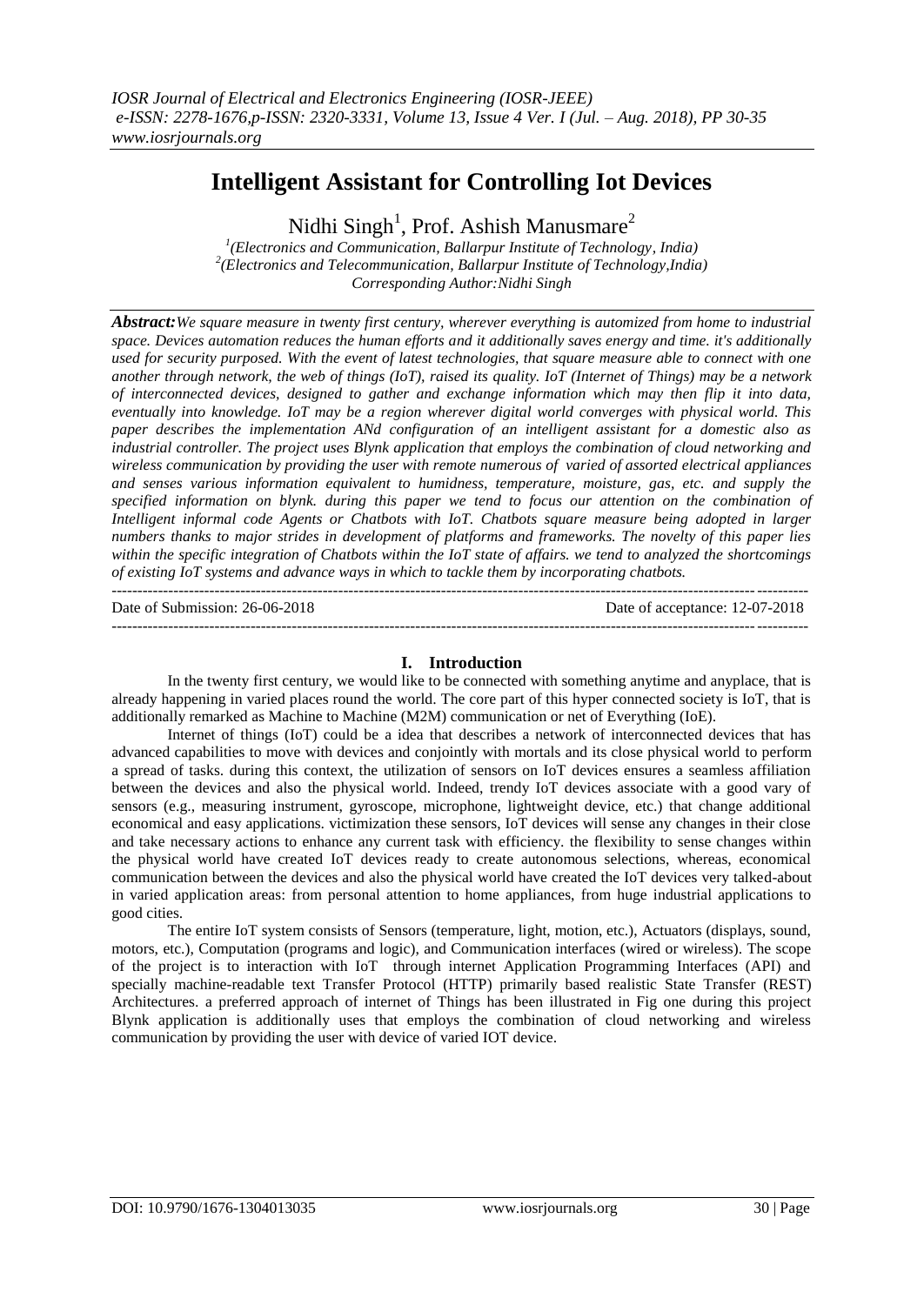

Fig. 1. Web of Things

This additionally paper proposes the employment of Intelligent colloquial Agents. we have a tendency to discuss with these as merely Chatbots (also referred to as Chatterbots or bots in general). apparently, there square measure several definitions for Chatbots in shut relation with package Agents (SA), Virtual Agents (VA) or Intelligent Personal Assistants (IPA) in literature and these have usually been utilized in conjunction with one another. The term "Agents" itself has several definitions however among the earliest and most well-known uses of the term is [10] - "A self-contained, interactive and concurrently-executing object, possessing internal state and communication capability." primarily based on this, ideas cherish Virtual Agents and Intelligent Personal Assistants (IPA) have return up, that uses tongue process, still as speech recognition techniques. for instance, Apple Siri, Amazon Alexa, Microsoft Cortana and Google Assistant.

# **II. Literature Review**

The first journal entitle "Smart Home-Control and observance System mistreatment good Phone" that was written by Rajeev Piyare and Seong Ro Lee from Department of data physical science Engineering, Mokpo National University. They wrote a couple of low price home system mistreatment associate embedded microweb server, with IP property for accessing and dominant devices and appliances remotely mistreatment golem primarily based appreciate good phone app. each of the specialists enforced the net of Things to the smartphone or devices which will access the network and communicate with one another. The planned system doesn't need a passionate server with reference to similar systems to watch and management the house appliances with over simply the change operate. each of the man of science conjointly wrote that once a Wi-Fi affiliation isn't out there, mobile cellular networks appreciate 3G or 4G also can be wont to access the systems [12].

The second journal entitled "Bluetooth Remote Home Automation System mistreatment golem Application" analysis by M.H Leong from Universiti Teknikal Asian nation Melaka, Malaysia. it's written concerning the style of Home Automation System ( HAS) with low price and wireless management. this method is style to help and supply support so as to fulfil the wants of aged and disabled in home. the most system implements wireless Bluetooth technology that is to produce remote access from PC/Laptop or good phone. the planning remains the present electrical switches and provides a lot of safety management over electrical appliances switches. The switches standing is synchronic all told system whereby each computer program indicates the important time existing switches standing. The system supposed to manage electrical appliances and devices in house with comparatively low price style, user friendly interface and easy installation [5].

Next journal entitled "Internet primarily based Home Automation" analysis by Kumar Manu from Moradabad Institute of Technology, Moradabad, India. it's writtenabout the utilization of Arduino Uno with the assistance of relay. during this project the used of LAN defend so as to produce interface between user and therefore the network. The man of science explicit that Arduino isn't a standalone device however a platform which incorporates Arduino board and IDE development atmosphere. The project offers users a straightforward & effective of dominant varied home appliances from a far off location let's say while not physically being gift reception Powerful microcontrollers square measure used as elements of most home and workplace appliances [13].

Then, journal entitle "Home Automation Systems – A study" analysis Satish Palaniappan and Naveen Hariharan from school of Engineering, Pakistani monetary unit University, Chennal, India. They pen a study of Home Automation by mistreatment varied of technique appreciate GSM, Bluetooth, Raspberry Pi and Zigbee. the aim of this journal is to survey and compared all of the systems and appearance at their varied feature and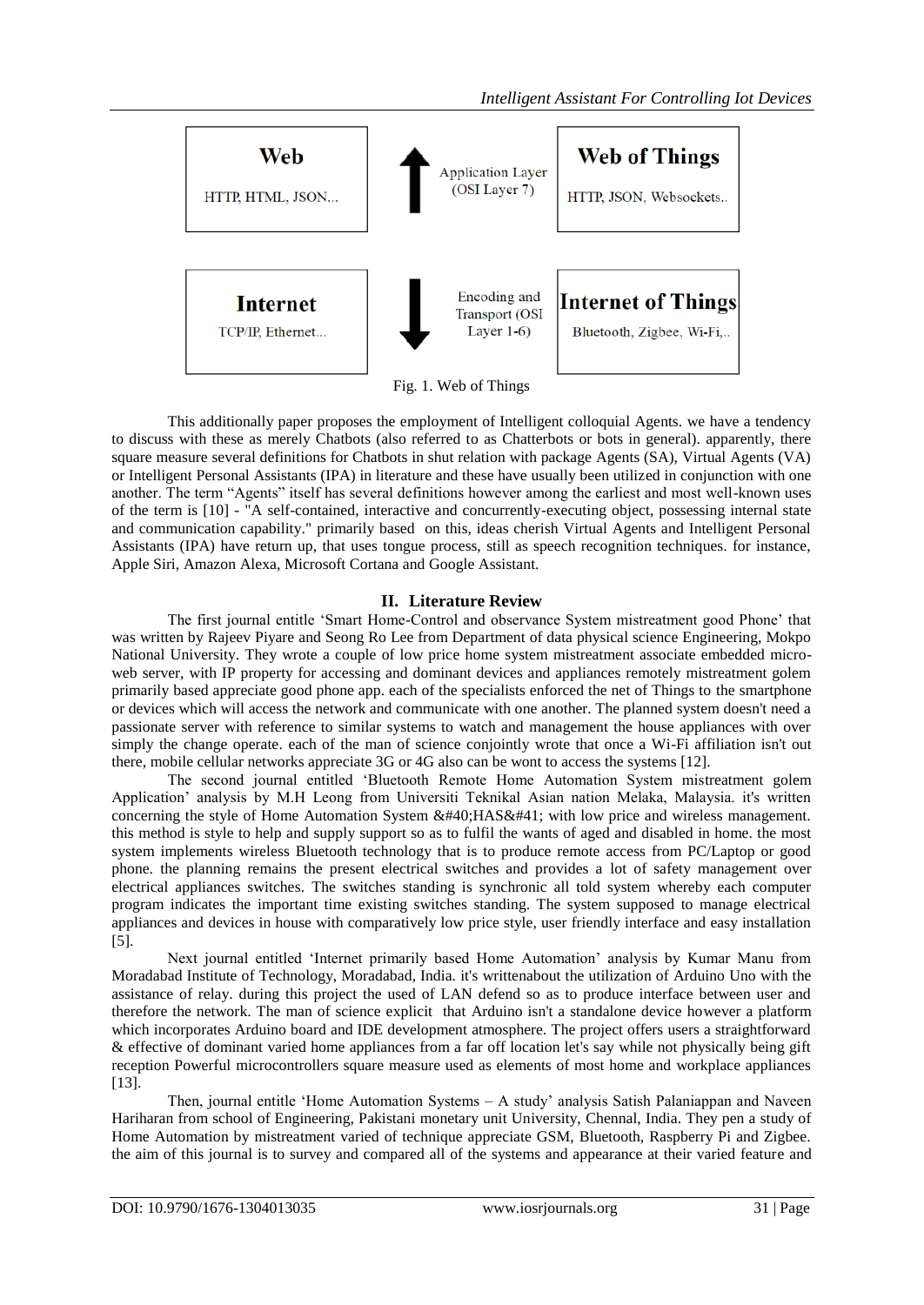downsides. The comparison state square measure in details let's say they providing the circuit and graph for every of the tactic [14].

Finally, journal entitle "Energy economical good Home Automation System" by Abhay Kumar and Neha Tiwari from Suresh Gyan Vihar University, Jipur , Rajasthan . They wrote a couple of good home which may avoid the wastage of electrical once individuals forget to modify off their home appliances. Their good home project consists of 3 elements that square measure network, dominant device and residential automation. The voltage uses of sure electrical appliances is being management by server laptop and programming within 16F877A PIC [15].

# **III. Methodology**

IOT devices design and specifications rely upon the sort of hardware and package used**.**



Fig 2: Process Of Project

The IOT device (having esp8266 PCB designed with numerous sensing element connected) is connected to Wi-fi or router in order that device is access with the assistance of web. By victimization the mechanical man software package the module is programmed so it's joined with bynk application by making a bylnk cloud network with the assistance of address code.The cloud may be a key enabler for the IoT. The IOT device is Wi-Fi enabled and remotely governable employing a mobile app or by browsing to your account on the remainder API web site. Futher, this IOT devices and bylnk application is joined by Google Dialogflow. By loading the information as per our demand in dialogflow, Chatbot is formed. Chatbots ar designed on IM platforms (such as Facebook traveller and Slack) that support multiple completely different chatbot applications.



Figure 3: Diagram of each module

In figure 3,node MCU ESP8266 in built wifi moduleis connected with relay, various sensors and actuator, and with power supply. The 5 V power supply is provide to node mcu with the help of voltage regulator. The ESP8266 is a wifi module. The block diagram above shows the electrical systems that are controlled with IOT system by using wireless network. The devices are connected to the router in the house or using its own data connection (3G or 4G) network. Next, human will send information to switch ON the appliances in their home or building or industry through router and router will send the information to the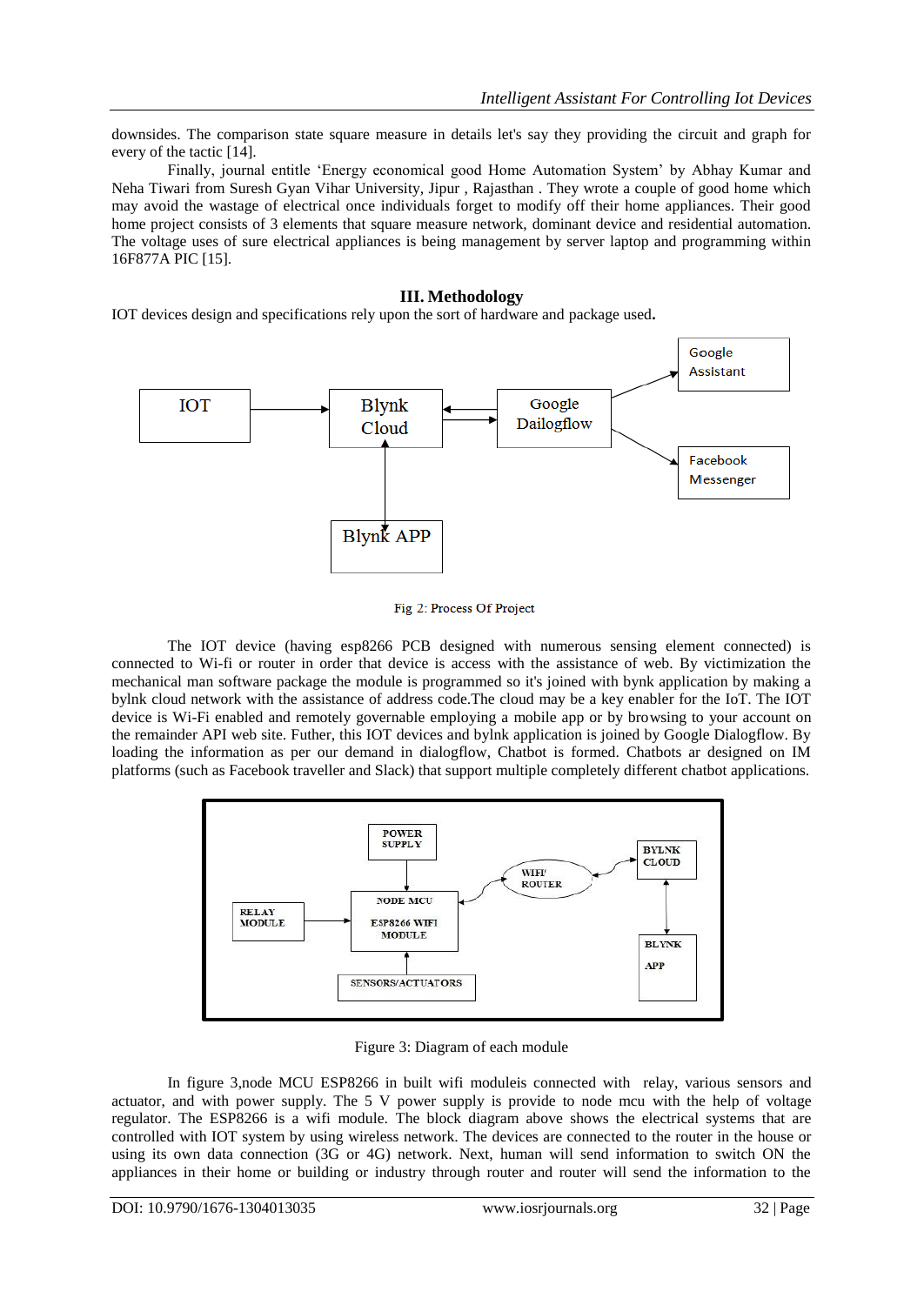Arduino. After that, Arduino will analyse the data with helping of wifi serial transceiver module (ESP8266) to communicate with the relay circuits. Then, after the relay circuit received the data on which switch going to be ON, the data will send to the appliances. The important thing to be highlight is the iot device was connected wired with the relay circuit. Hence, the relay itself will communicate with the Arduino and the ESP 8266 module.

In this paper node mcu is used as the main component. As a C program has been coded into Arduino software, it will determine what types of electrical appliances that can be controlled. Web-server is running on using the wifi module ESP8266. This wifi module has capability to be used both either as a client or a server. Next, the communication between electrical appliances systems for example light or fan to the Espresso Lite v2.0 is started. Since Arduino serial module already supports a TCP/IP stack, so it focuses on implementing software to connect it to the remote users. During the configuration stage, the wifi module establishes connection with Local Area Network (LAN) using a static IP address. To optimize the process of connection, the static IP address that is used rather than acquiring an IP via Dynamic Host Configuration Protocol (DHCP). By doing so, the control systems that connected with Wi-Fi serial module can be control either using web based or application in smart phone

In this project four modules are present, the working of each module is different. Means each module perform different task as compare to other. The four different modules are given as

### **GARDENING SYSTEM**

The first module is related to gardening system. In garden area soil moisture sensor with water pump is implemented. When the moisture level of the soil is less than 40% than the water pump will automatically start the water inlet till the moisture level will be 70%



Figure 4: Module of Gardening system

#### **RFID SECURITY SYSTEM**

The second module is of RFID security system, in which using valid RFID cards lock is opened and closed. If the card is invalid then it will show notification of "Alert" in bylnk app.



Figure 5: Module of RFID Security system

#### **PARKING SYSTEM**

In parking system IR sensor is used which detect the heat and motion by using that it identify the location of the car in the parking system. If car is present in the parking area then it will indicate that the parking space is occupied and if car is not present then it will indicate that the parking space is vacant.



Figure 6: Module of parking system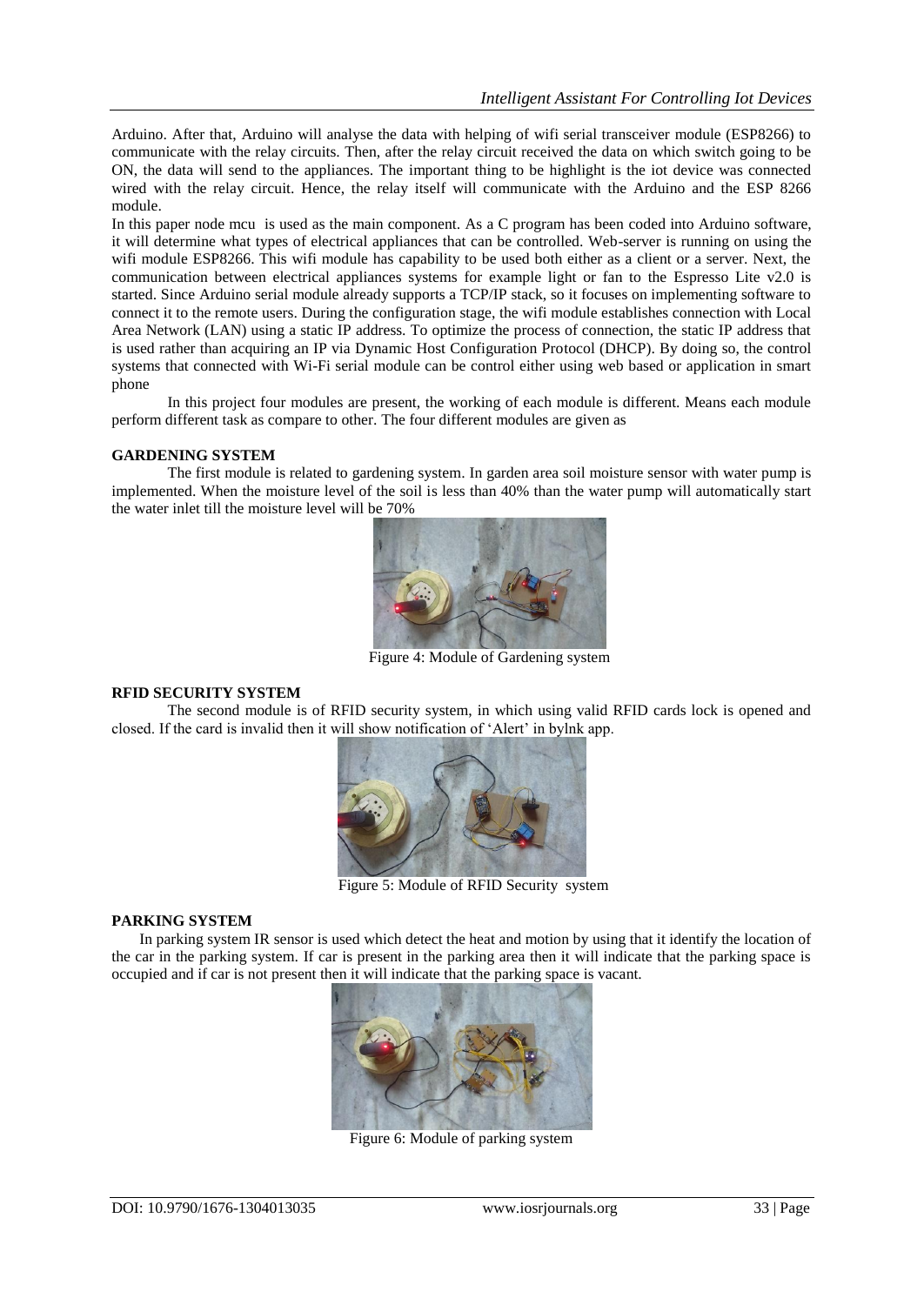### **MOOD LAMP**

For mood lamp RGB strip is used. This RGB strip is control by RGB driver circuitas per our requirement we can change the color of the lamp through blynk app by moving finger on the zebra for desire color.



Figure 7: Mood Lamp Module

# **IV. Result And Discussion**

In the Figure 5, the widget can be selected for switching ON/OFF and it should be set with the port number for example V1, V2, V3, ETC. Port number should be same with the port in the coding at arduino. From that it will send and read command that have been set. At the first time, it will follow the relay either in normally open or normally closed. All of it can be known from the widget that has been set in blynk apps.



Fig 8: The Bylnk apps widget in switch off

The IOT device is also run by using chatbots through facebook messenger. The conversation of IOT chatbot by user is shown in figure 6



**Fig 9:** Sample of a IoT Chatbot-User conversation in facebook

In the above figure, when user command to 'turn on the tube light at gardening area' immediately the tube light at turned on in blynk app and device. Similarly,when it was commanded to change the color of mood lamp. Immediately the color of the mood lamp change as shown in the figure 7. In this way the user can command to perform various related functions of IOT devices.